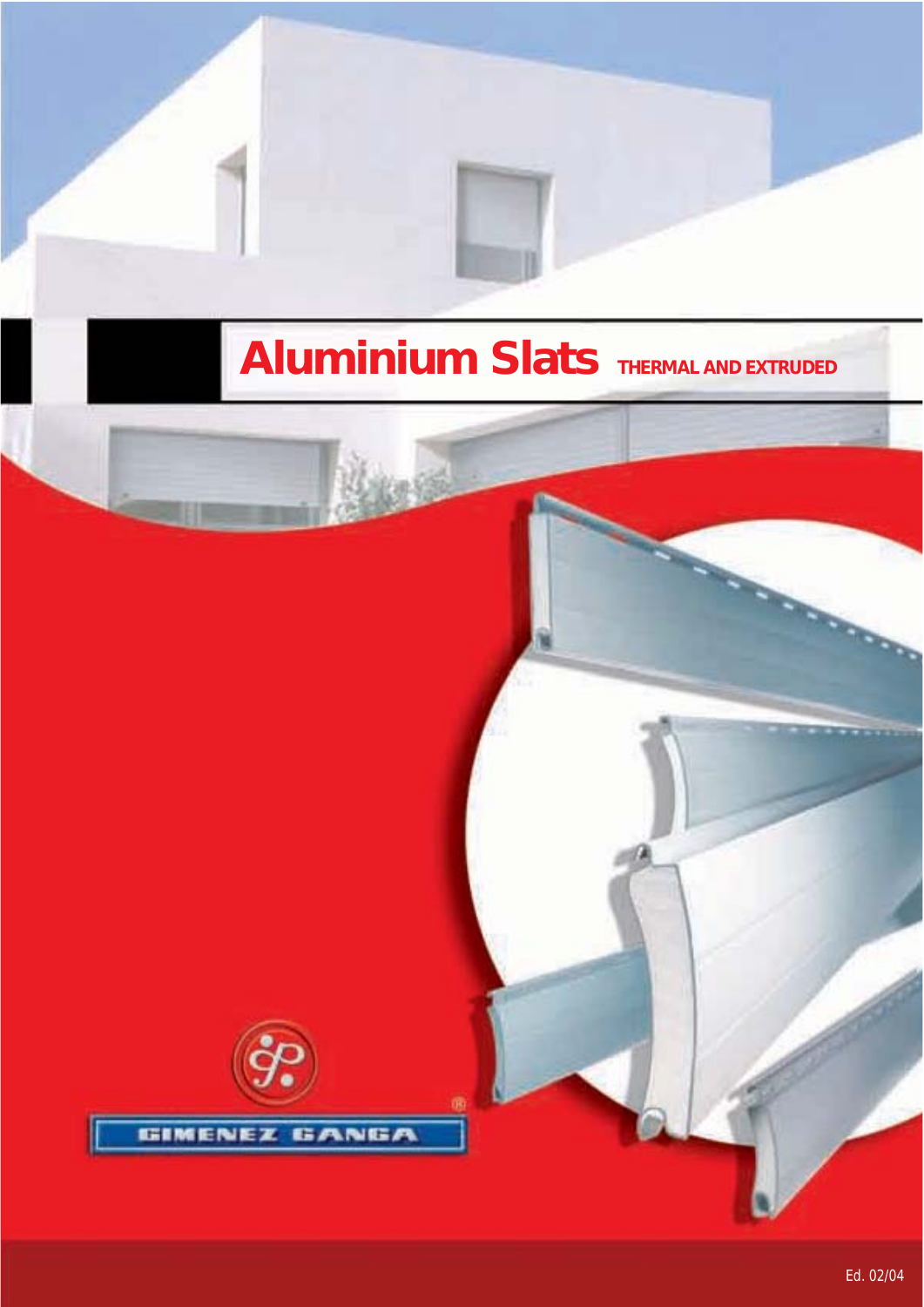With the presentation of this new line we give you the possibility to try the quality and design of our products, fitting with all architectural styles.

All these products have been manufactured using high technology and following strict quality controls.

www.gimenezganga.com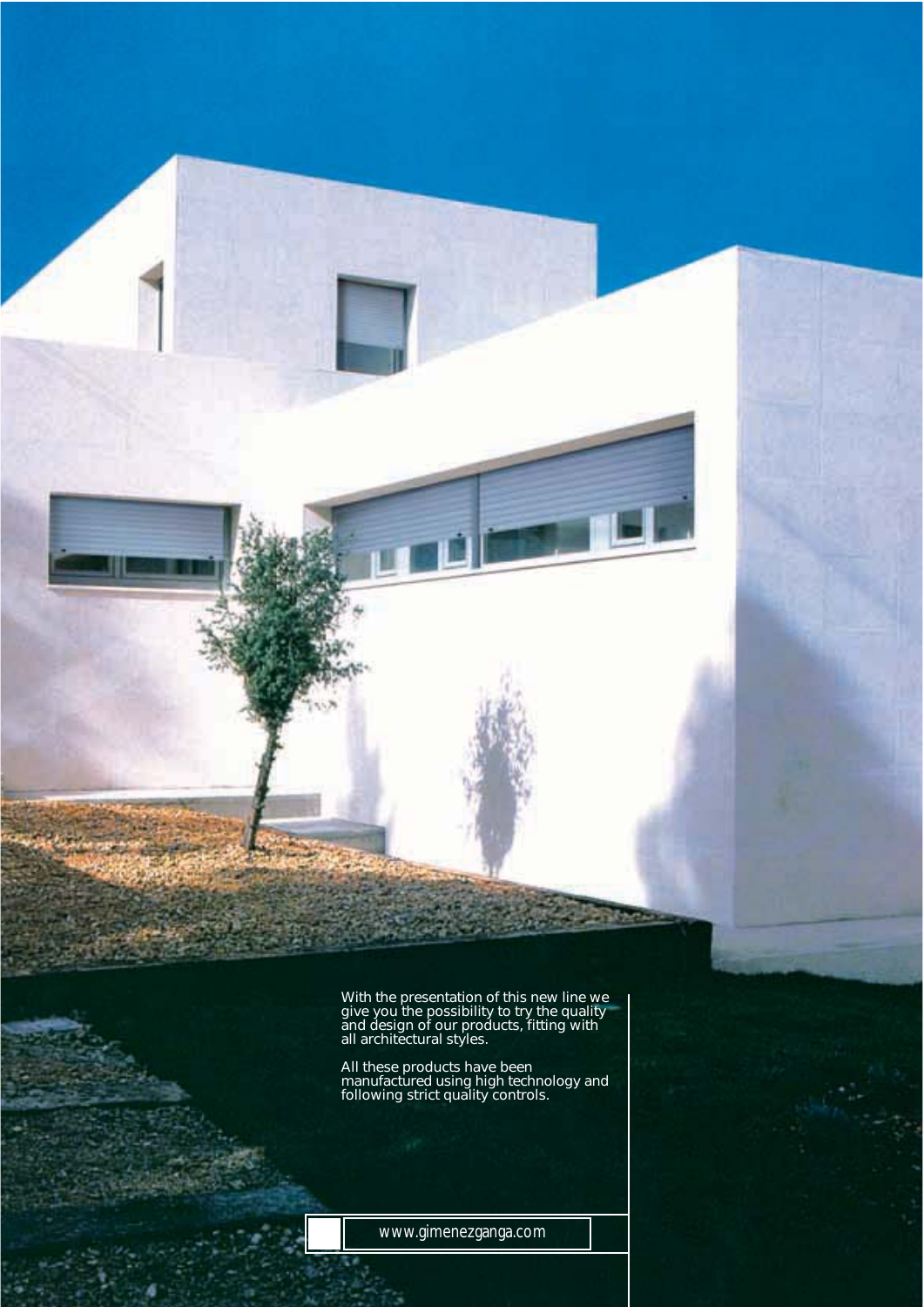# **Aluminium slat Aluminium slat**

**Index Index**

*Aluminium slat*

*Characteristiques techniques*

*\*Non-Sliding taps \*Non-Sliding taps*

*\*Standar colours \*Standar* 

*\*Test \*Test*

*Guides, Profiles and Aluminium End-slat Guides, Profiles and Aluminium End-slat*







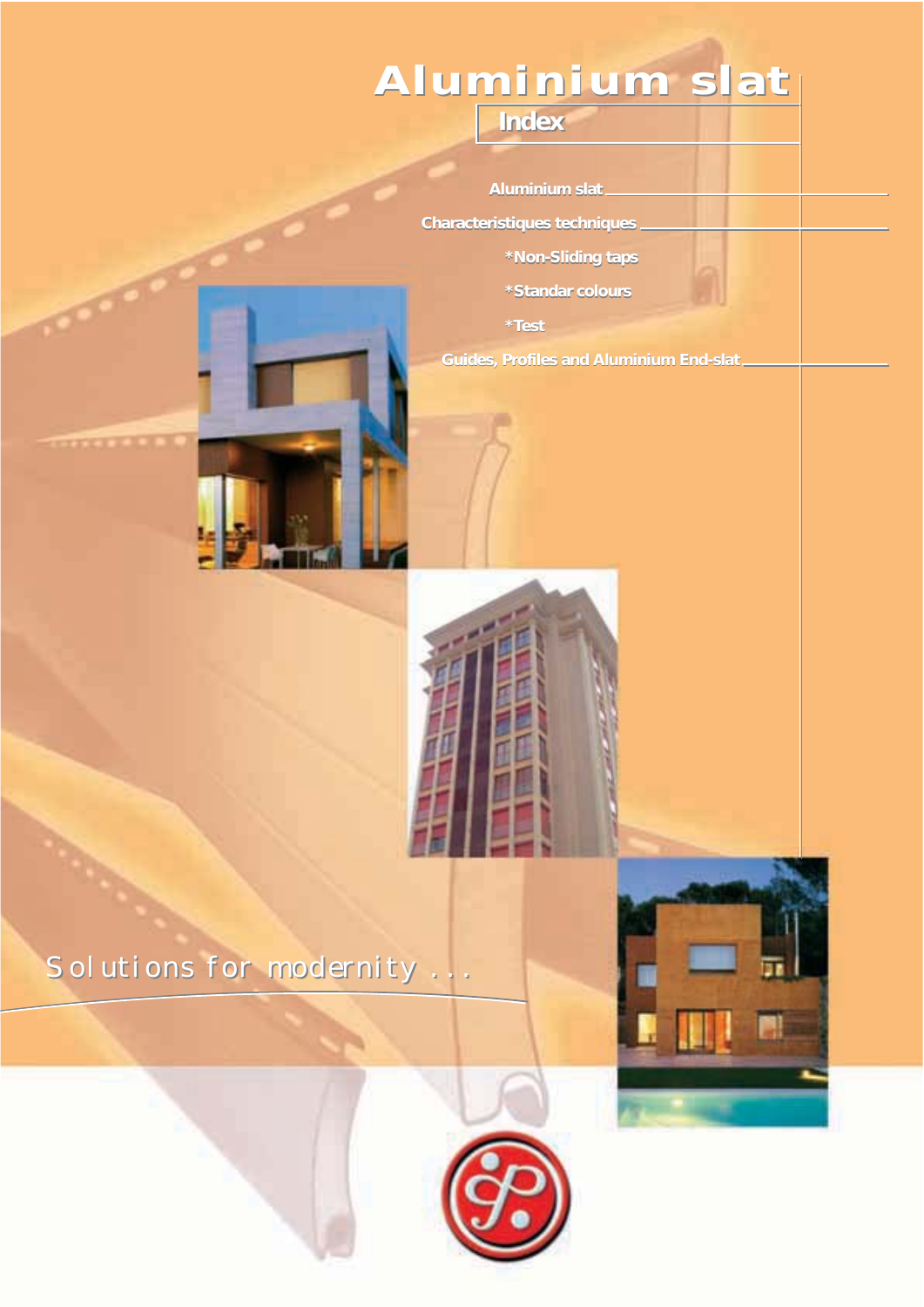# **Aluminium slat**





#### ROLLING DIAMETER ACCORDING TO HIGH (cm.)

39,5mm. 8,2mm. 0,80 9,70 1,00 10,50 1,20 11,40 1,40 12,30 1,60 12,80 1,80 13,30 2,00 14,30 2,20 14,60 2,40 15,20 2,60 15,80 axle 42 mm. *HIGH IN m/l. ALUGIX-39,5*

#### ROLLING DIAMETER ACCORDING TO HIGH (cm.)

**Thermal**

**ALUGIX-45**



| 12.00       |
|-------------|
| 13,00       |
| 14.00       |
| 15,00       |
| 15,50       |
| 16.00       |
| 16.50       |
| 17.00       |
| 17,50       |
| 18,00       |
| axle 60 mm. |
|             |

9,5mm.

### CHARACTERISTIQUES TECHNIQUES

|                                                                            | ALUGIX-39,5                         |  |
|----------------------------------------------------------------------------|-------------------------------------|--|
| <b>TYPE OF PROFILE</b>                                                     | <b>Thermal</b>                      |  |
| Aluminium thickness without painting<br>Nominal thickness<br>High to cover | $0.27$ mm.<br>$8.2$ mm.<br>39,5 mm. |  |
| Number of slat by meter<br>Maximum high                                    | 25,3<br>$2,70$ m/l.                 |  |
| Maximum wide                                                               | $2,50$ m/l.                         |  |
| Weight by square meter<br>Packing unit                                     | 3.000 kg.m2<br>$390$ m/l.           |  |
| Manufacturing length                                                       | de 5,50 a 6,50                      |  |
| Minimum rolling axle diameter                                              | 40 mm.                              |  |
| Density of normal polyurethane foam                                        | 75,5 kg/m3                          |  |
| Density of high density polyurethane foam                                  | 190 kg/m3                           |  |

|                                           | ALUGIX-45      |
|-------------------------------------------|----------------|
| <b>TYPE OF PROFILE</b>                    | <b>Thermal</b> |
| Aluminium thickness without painting      | $0.27$ mm.     |
| Nominal thickness                         | $9.5$ mm.      |
| High to cover                             | 45 mm.         |
| Number of slat by meter                   | 22,2           |
| Maximum high                              | $3,00$ m/l.    |
| Maximum wide                              | $2,50$ m/l.    |
| Weight by square meter                    | 3.500 kg.m2    |
| Packing unit                              | $360$ m/l.     |
| Manufacturing length                      | de 5,50 a 6,50 |
| Minimum rolling axle diameter             | 40 mm.         |
| Density of normal polyurethane foam       | 75,5 kg/m3     |
| Density of high density polyurethane foam | 190 kg/m3      |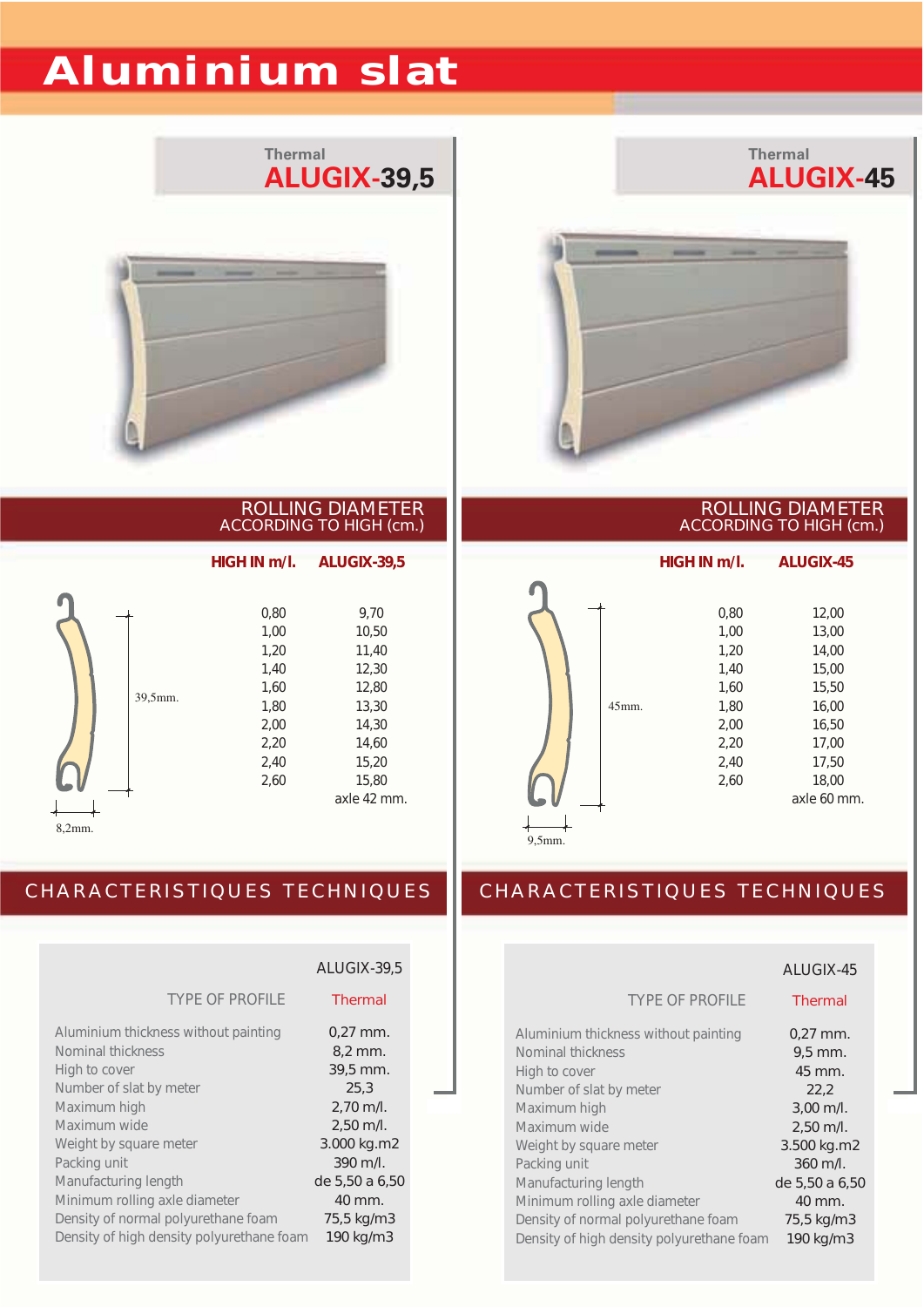

#### ROLLING DIAMETER ACCORDING TO HIGH (cm.)

|        | HIGH IN m/l. | <b>ALUGIX-50</b> |
|--------|--------------|------------------|
|        |              |                  |
|        | 0,80         | 12,50            |
|        | 1,00         | 13,50            |
|        | 1,20         | 14,00            |
|        | 1,40         | 15,00            |
|        | 1,60         | 15,50            |
| 50 mm. | 1,80         | 16,00            |
|        | 2,00         | 17,00            |
|        | 2,20         | 17,50            |
|        | 2,40         | 18,00            |
|        | 2,60         | 19,00            |
|        | 2,80         | 19,50            |
|        |              | axle 60 mm.      |

11 mm.

### CHARACTERISTIQUES TECHNIQUES

|                                                                            | ALUGIX-50                           |  |
|----------------------------------------------------------------------------|-------------------------------------|--|
| <b>TYPE OF PROFILE</b>                                                     | <b>Thermal</b>                      |  |
| Aluminium thickness without painting<br>Nominal thickness<br>High to cover | $0.27$ mm.<br>11 mm.<br>50 mm.      |  |
| Number of slat by meter                                                    | 20                                  |  |
| Maximum high<br>Maximum wide                                               | $3,00$ m/l.<br>$3,00$ m/l.          |  |
| Weight by square meter<br>Packing unit                                     | 3.800 kg.m2<br>288 m/l.             |  |
| Manufacturing length                                                       | de 5,50 a 6,50                      |  |
| Minimum rolling axle diameter<br>Density of normal polyurethane foam       | $50 \, \mathrm{mm}$ .<br>75,5 kg/m3 |  |
| Density of high density polyurethane foam                                  | 190 kg/m3                           |  |



#### ROLLING DIAMETER ACCORDING TO HIGH (cm.)



|                                                                                           | ALUGIX-55      |
|-------------------------------------------------------------------------------------------|----------------|
| <b>TYPE OF PROFILE</b>                                                                    | <b>Thermal</b> |
| Aluminium thickness without painting                                                      | $0,32$ mm.     |
| Nominal thickness                                                                         | 14 mm.         |
| High to cover                                                                             | 54 mm.         |
| Number of slat by meter                                                                   | 18,5           |
| Maximum high                                                                              | $3,50$ m/l.    |
| Maximum wide                                                                              | $3,50$ m/l.    |
| Weight by square meter                                                                    | 5 kg.m2        |
| Packing unit                                                                              | $192$ m/l.     |
| Manufacturing length                                                                      | de 5,50 a 6,50 |
| Minimum rolling axle diameter                                                             | 60 mm.         |
| Density of normal polyurethane foam<br>Density of high density polyurethane foam190 kg/m3 | 75,5 kg/m3     |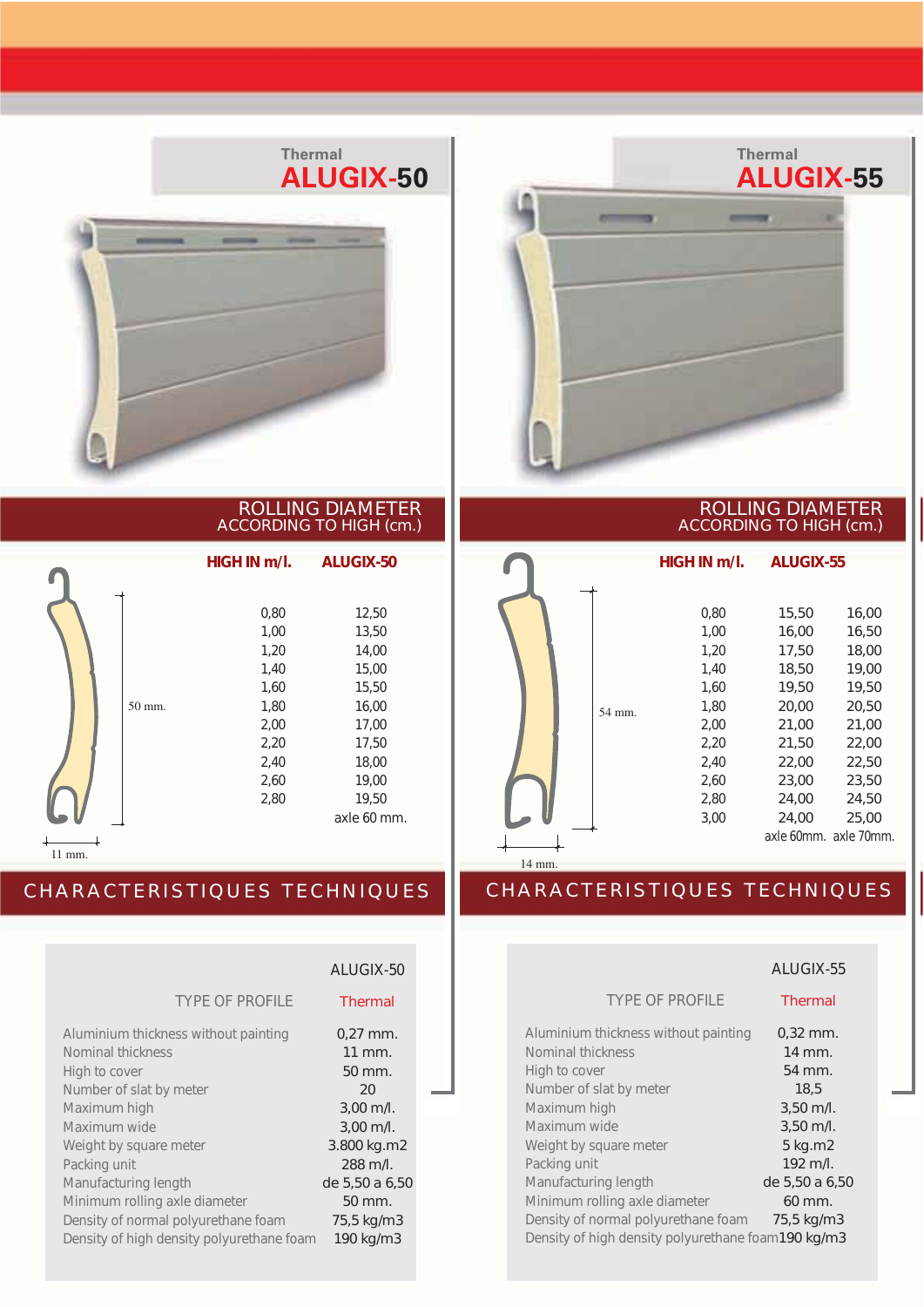# **Aluminium slat**





ROLLING DIAMETER ACCORDING TO HIGH (cm.)

*HIGH IN m/l. ALUGAN-45*

|  |          | 0,80 | 13,00       |
|--|----------|------|-------------|
|  |          | 1,00 | 14,00       |
|  |          | 1,20 | 15,00       |
|  |          | 1,40 | 16,00       |
|  | $45$ mm. | 1,60 | 16,50       |
|  |          | 1,80 | 17,50       |
|  |          | 2,00 | 18,00       |
|  |          | 2,20 | 18,50       |
|  |          | 2,40 | 19,50       |
|  |          | 2,60 | 20,00       |
|  |          |      | axle 60 mm. |
|  |          |      |             |
|  |          |      |             |

8,5mm.

### CHARACTERISTIQUES TECHNIQUES

|                                           | ALUGAN-45      |  |
|-------------------------------------------|----------------|--|
| <b>TYPE OF PROFILE</b>                    | Thermal        |  |
| Aluminium thickness without painting      | $0.27$ mm.     |  |
| Nominal thickness                         | 8,50 mm.       |  |
| High to cover                             | 45,00 mm.      |  |
| Number of slat by meter                   | 22,2           |  |
| Maximum high                              | $3,00$ m/l.    |  |
| Maximum wide                              | $2,50$ m/l.    |  |
| Weight by square meter                    | 3.50 kg.m2     |  |
| Packing unit                              | 360 m/l.       |  |
| Manufacturing length                      | de 5,50 a 6,50 |  |
| Minimum rolling axle diameter             | 60,00 mm.      |  |
| Density of normal polyurethane foam       | 75,5 kg/m3     |  |
| Density of high density polyurethane foam | 190 kg/m3      |  |

#### ROLLING DIAMETER ACCORDING TO HIGH (cm.)

**Extruded**



|                                                                                                                                                                                                                                          | <b>PS-40</b>                                                                                                                             |
|------------------------------------------------------------------------------------------------------------------------------------------------------------------------------------------------------------------------------------------|------------------------------------------------------------------------------------------------------------------------------------------|
| <b>TYPE OF PROFILE</b>                                                                                                                                                                                                                   | <b>Fxtruded</b>                                                                                                                          |
| Aluminium thickness without painting<br>Nominal thickness<br>High to cover<br>Number of slat by meter<br>Maximum high<br>Maximum wide<br>Weight by square meter<br>Packing unit<br>Manufacturing length<br>Minimum rolling axle diameter | 1,10 mm.<br>8,70 mm.<br>40,00 mm.<br>25<br>$3,00$ m/l.<br>$3.00$ m/l.<br>9,00 kg.m2<br>60,00 m/l.<br>$6,00 \; \text{m/l}$ .<br>40.00 mm. |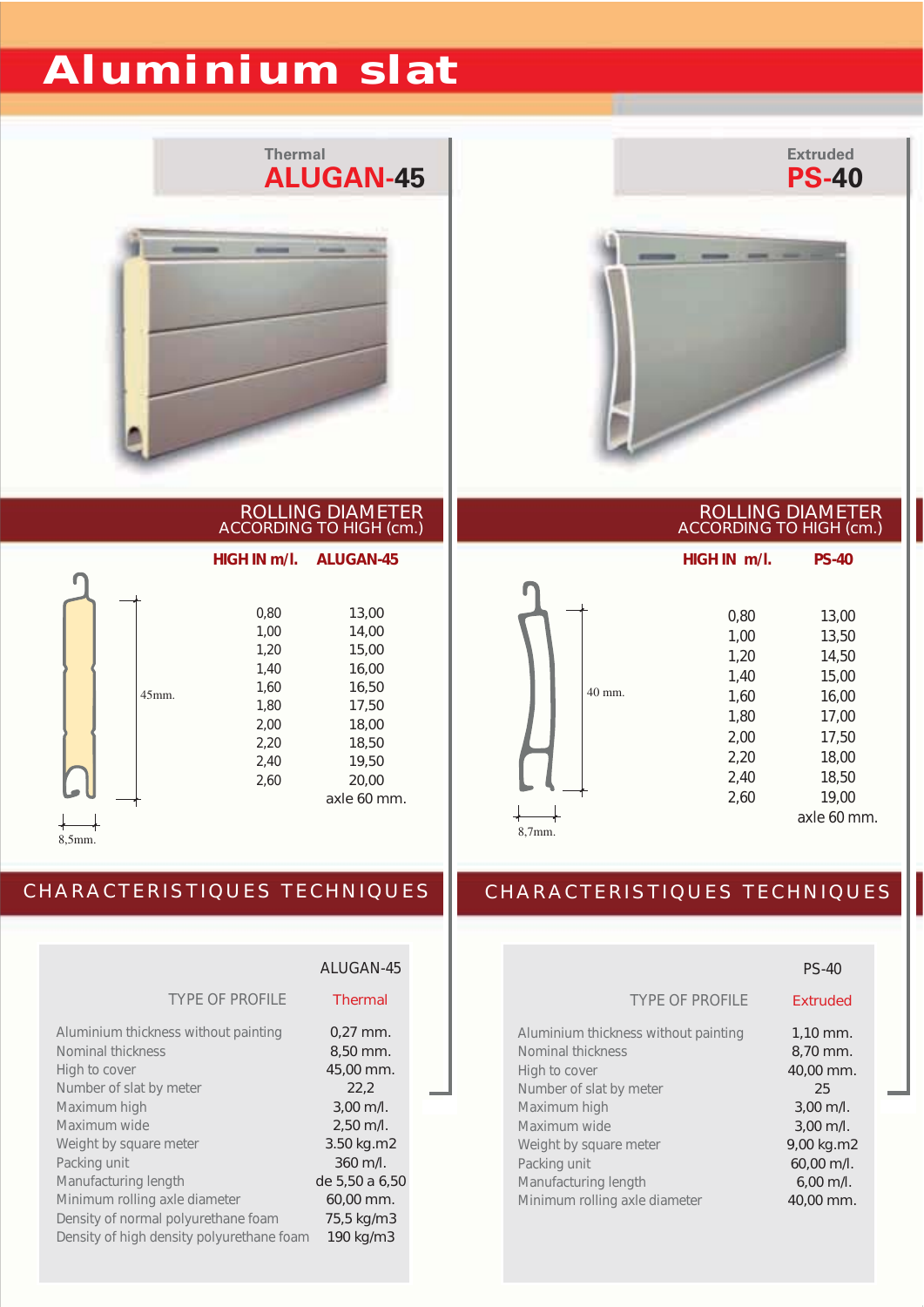

ROLLING DIAMETER ACCORDING TO HIGH (cm.)

|       |        | HIGH IN m/l. | <b>MICRO-40</b> |
|-------|--------|--------------|-----------------|
|       |        |              |                 |
|       |        | 0,80         | 9,50            |
|       |        | 1,00         | 10,50           |
|       |        | 1,20         | 11,50           |
|       |        | 1,40         | 12,50           |
|       |        | 1,60         | 12,80           |
|       | 40 mm. | 1,80         | 13,50           |
|       |        | 2,00         | 14,50           |
|       |        | 2,20         | 15,00           |
|       |        | 2,40         | 15,50           |
|       |        | 2,60         | 16,00           |
|       |        |              | axle 60 mm.     |
| 8 mm. |        |              |                 |

### CHARACTERISTIQUES TECHNIQUES

| <b>Extruded</b> |
|-----------------|
| $1,10$ mm.      |
| $8.00$ mm.      |
| 40,00 mm.       |
| 25              |
| $3,00$ m/l.     |
| $2,50$ m/l.     |
| 7,00 kg.m2      |
| 60,00 m/l.      |
| $6,00$ m/l.     |
| 40,00 mm.       |
|                 |

#### MICRO-40

#### xtruded

| ,10 mm.             |
|---------------------|
| ,00 mm.             |
| 0,00 mm.            |
| 25                  |
| ,00 m/l.            |
| .,50 m/l.           |
| 00 kg.m2            |
| 0,00 m/l.           |
| $5,00 \text{ m/l}.$ |
| $0,00$ mm.          |



#### ROLLING DIAMETER ACCORDING TO HIGH (cm.)

|                |        | HIGH IN m/l. | <b>PS-45</b> |
|----------------|--------|--------------|--------------|
|                |        |              |              |
|                |        | 0,80         | 12,00        |
|                | 45 mm. | 1,00         | 13,00        |
|                |        | 1,20         | 14,00        |
|                |        | 1,40         | 15,00        |
|                |        | 1,60         | 16,00        |
|                |        | 1,80         | 16,50        |
|                |        | 2,00         | 17,50        |
|                |        | 2,20         | 18,00        |
|                |        | 2,40         | 18,50        |
|                |        | 2,60         | 19,00        |
|                |        |              | axle 60 mm.  |
|                |        |              |              |
| $0 \text{ mm}$ |        |              |              |

|                                      | <b>PS-45</b>    |
|--------------------------------------|-----------------|
| <b>TYPE OF PROFILE</b>               | <b>Extruded</b> |
| Aluminium thickness without painting | $1,20$ mm.      |
| Nominal thickness                    | 10,00 mm.       |
| High to cover                        | 45,00 mm.       |
| Number of slat by meter              | 22              |
| Maximum high                         | $3,00$ m/l.     |
| Maximum wide                         | $3.00$ m/l.     |
| Weight by square meter               | 10,00 kg.m2     |
| Packing unit                         | 60,00 m/l.      |
| Manufacturing length                 | $6,00$ m/l.     |
| Minimum rolling axle diameter        | 60.00 mm.       |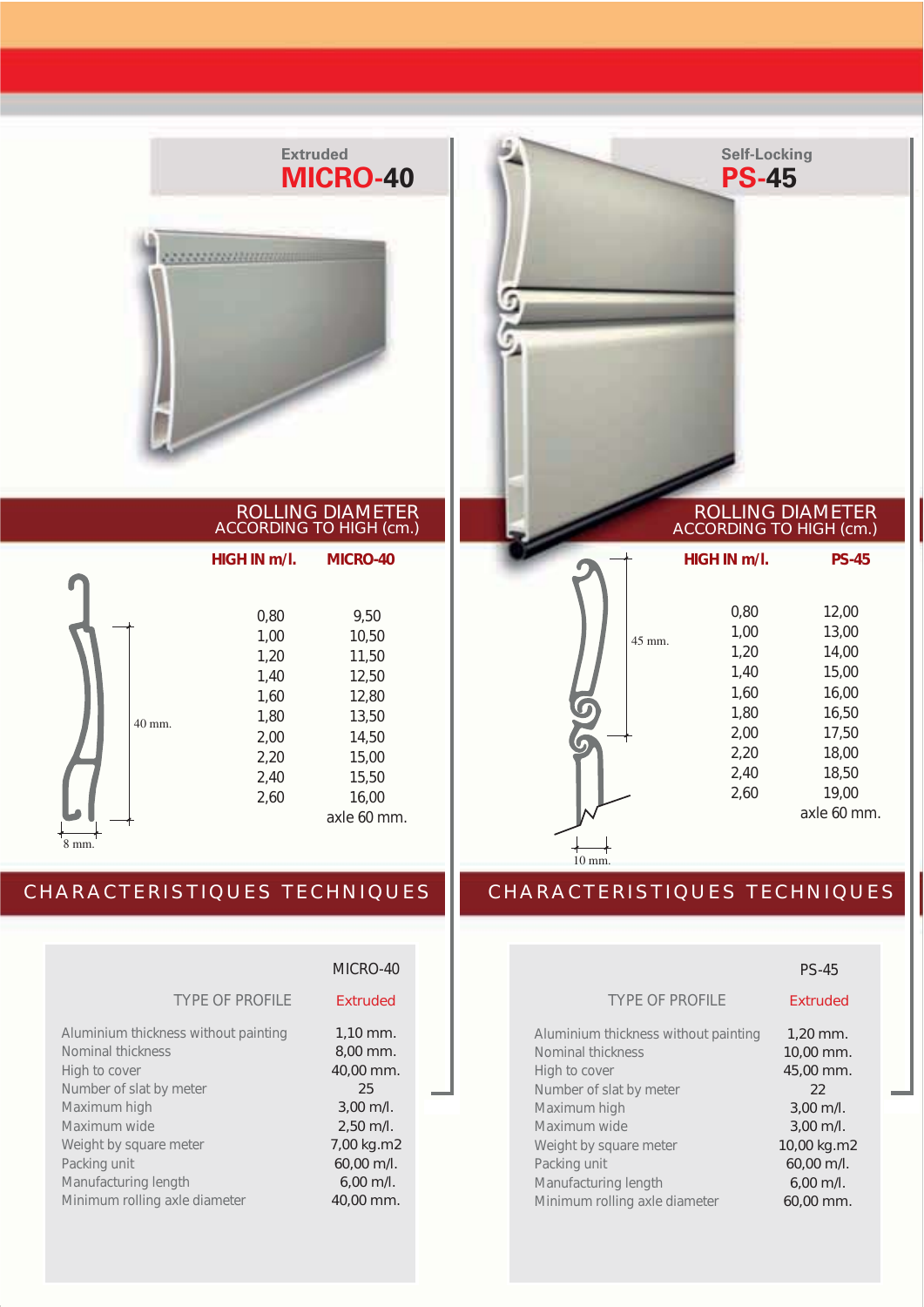# **Characteristiques Techniques**

MIMACTORO MINIARTO MTM ACTORO MATINACTO **SATISFACTORIO SATISFACTORIO**<br>SATISFACTORIO SATISFACTORIO<br>EATISFACTORIO SATISFACTORI MYSE ACTORIO SATISFACTOR<br>MTSFACTORIO SATISFACTOR<br>SATISFACTORIO SATISFACTO

MATINA ACTORIO SATINA ACTORIO

SATISFACTORIO SATISFACTO

CERTIFICADO DE ENSAYOS

 $\mathbf{r}^{(1)}$ 

 $44<sup>2</sup>$ 

₩  $\widetilde{\mathbf{r}^{\mu}}$  $\widetilde{\mathcal{H}}^A$ 

# **Non-Sliding Taps**



*They have to be installled at the end of the slats in the order to prevent them form sliding, keeping the blind in good working order.*

# **Properties**

#### **Density polyurethane foam**

*- Normal density of polyurethane foam according* UNE EN ISO 845 **75,5 Kg/m3**

*- Dimensional stability* 168 hours at 80º C **+0,68%**

*- Density of high density polyrethane foam according* UNE EN ISO 845 **190 Kg/m3**

#### **Aluminium and painted used**

 *Aluminium band used to manufacture fits 0,27 mm thick plus of painting.*

**Outer cover:** *Product based on polyurethane resin with polyamide to obtain a rough look. Its characteristics (flexibility, adhesion, U. V. resistance, corrosion and abrasion resistance) allow it use outdoors.*

**Inside cover:** *Product based on flexible epoxi resin. It has excellent adhesion to expanded polyurethane.*



*Waterproof*

*Posibility to control sun intake*

*Acoustic*



*Safety against housebreaking*

*Ahorro de energia "calefacción" Energy saving*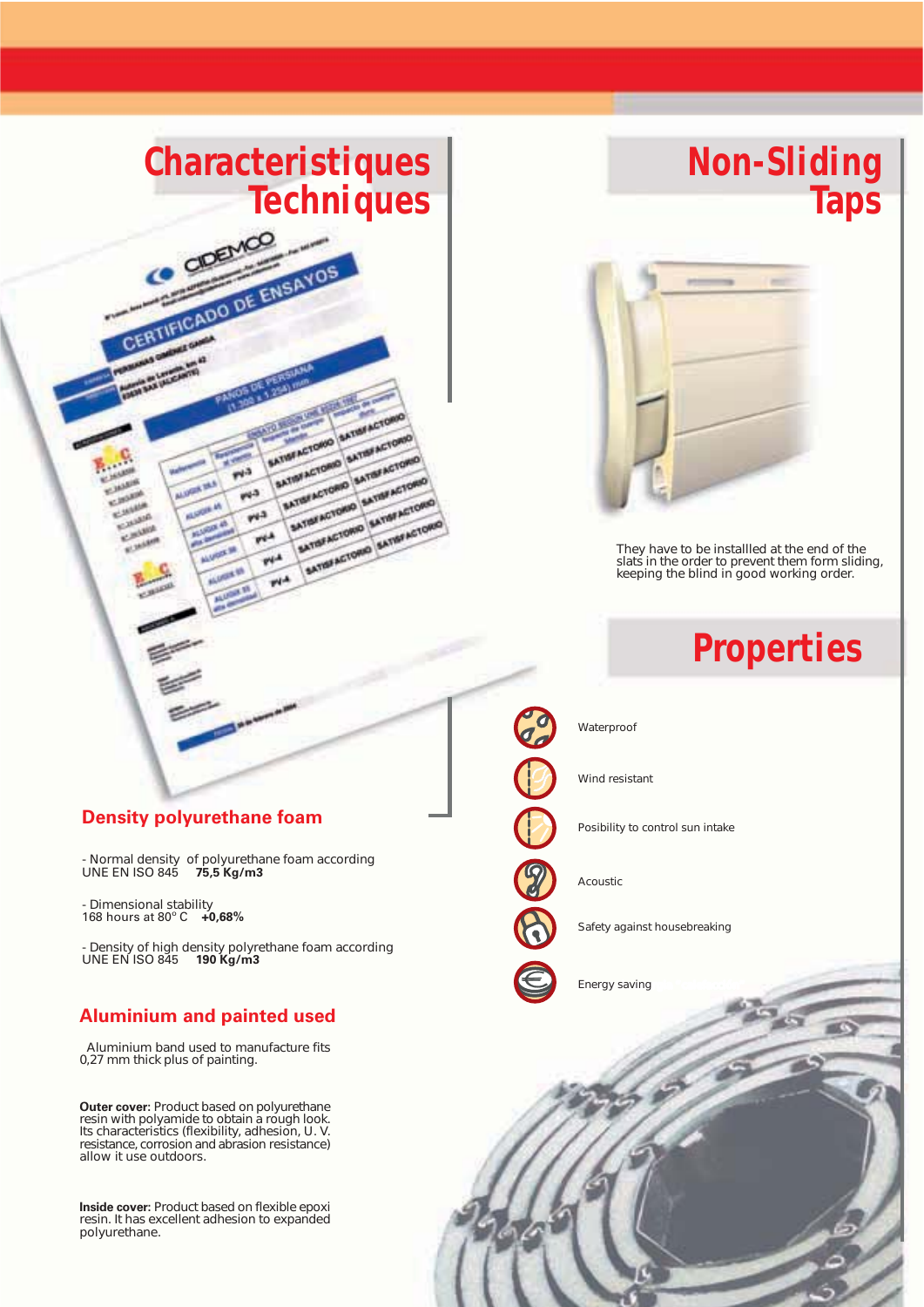# **Colours Test**

#### WIND RESISTANT

| TYPE OF ROLLING SHUTTER |           | CLASIFIC.                    | Km/h   | Mts./seg. | Kg/m2  | <b>CONFIRMATION</b> |
|-------------------------|-----------|------------------------------|--------|-----------|--------|---------------------|
|                         | 1,30x1,25 | $PV-3$<br>2500 Pascals       | 232,00 | 65,00     | 255,00 | <b>VERY GOOD</b>    |
| ALUGIX 39,5             | 2,30x2,05 | sin calificar<br>600 Pascals | 114,00 | 32,00     | 62,00  |                     |
| ALUGIX 45               | 1,30x1,25 | $PV-3$<br>2700 Pascals       | 242,00 | 68,00     | 276,00 | <b>VERY GOOD</b>    |
|                         | 2,30×2,05 | $PV-1$<br>900 Pascals        | 140,00 | 39,00     | 92,00  | <b>NORMAL</b>       |
| ALUGIX 45               | 1,30x1,25 | $PV-3$<br>2800 Pascals       | 245,00 | 69,00     | 285,00 | <b>VERY GOOD</b>    |
| high density            | 2,30×2,05 | $PV-1$<br>900 Pascals        | 140,00 | 39,00     | 92,00  | <b>NORMAL</b>       |
| ALUGIX 50               | 1,30x1,25 | $PV-4$<br>3000 Pascals       | 255,00 | 71,00     | 306,00 | <b>EXCELLENT</b>    |
|                         | 2,30x2,05 | $PV-1$<br>1000 Pascals       | 147,00 | 41,00     | 102,00 | <b>NORMAL</b>       |
| ALUGIX 55               | 1,30x1,25 | $PV-4$<br>3600 Pascals       | 278,00 | 77,00     | 376,00 | <b>EXCELLENT</b>    |
|                         | 2,30×2,05 | $PV-1$<br>1100 Pascals       | 154,00 | 43,00     | 113,00 | <b>NORMAL</b>       |
| ALUGIX 55               | 1,30x1,25 | $PV-4$<br>4000 Pascals       | 289,00 | 81,00     | 410,00 | <b>EXCELLENT</b>    |
| high density            | 2,30×2,05 | $PV-1$<br>1300 Pascals       | 168,00 | 47,00     | 133,00 | <b>NORMAL</b>       |
| <b>PS-45</b>            | 1,20x1,20 | $PV-4$<br>3700 Pascals       | 276,00 | 78,00     | 380,00 | <b>EXCELLENT</b>    |
| self-locking            | 2,10×1,30 | $PV-3$<br>2500 Pascals       | 233,00 | 65,00     | 255,00 | <b>VERY GOOD</b>    |

#### IMPACT RESISTANT

|                           |                        | <b>SOFT BODY</b><br>UNE 85226:1987 | <b>HARD BODY</b><br>UNE 85226:1987 |              |
|---------------------------|------------------------|------------------------------------|------------------------------------|--------------|
| TYPE OF ROLLING SHUTTER   |                        | CLASIFIC.                          | CLASIFIC.                          | CONFIRMATION |
| ALUGIX 39.5               | 1,30X1,25<br>2,30X2,05 | 10 impact<br>a 20 julios           | 10 impact<br>a 10 julios           | <b>RIGHT</b> |
| ALUGIX 45                 | 1,30X1,25<br>2,30X2,05 | 10 impact<br>a 20 julios           | 10 impact<br>a 10 julios           | <b>RIGHT</b> |
| ALUGIX 45<br>high density | 1,30X1,25<br>2,30X2,05 | 10 impact<br>a 20 julios           | 10 impact<br>a 10 julios           | <b>RIGHT</b> |
| ALUGIX 50                 | 1,30X1,25<br>2,30X2,05 | 10 impact<br>a 20 julios           | 10 impact<br>a 10 julios           | <b>RIGHT</b> |
| ALUGIX 55                 | 1,30X1,25<br>2,30X2,05 | 10 impact<br>a 20 julios           | 10 impact<br>a 10 julios           | <b>RIGHT</b> |
| ALUGIX 55<br>high density | 1,30X1,25<br>2,30X2,05 | 10 impact<br>a 20 julios           | 10 impact<br>a 10 julios           | <b>RIGHT</b> |

|          | NORMA UNE 85227:1987 |                  |
|----------|----------------------|------------------|
| CLASS    |                      |                  |
| $PV-1$   | 900≤Ps<1700          | <b>NORMAL</b>    |
| $PV-2$   | 1700≤Ps≤2400         | GOOD             |
| $PV-3$   | 2400≤Ps≤3000         | <b>VERY GOOD</b> |
| $PV - 4$ | Ps≰3000              | <b>EXCELLENT</b> |

*Gimenez Ganga guarantee the quality of the products through their UNE 85226:1987 test which been carried out by the Technological Research*

*Center CIDEMCO. The management also wishes to inform our customers that we are pioneers carrying out all these quality test.*

| <b>COLOURS</b>      | ALUGIX<br>39,5 | 45        | ALUGIX ALUGIX ALUGIX ALUGAN<br>50 | 55        | 45               |
|---------------------|----------------|-----------|-----------------------------------|-----------|------------------|
| White               | $\bullet$      | $\bullet$ | $\bullet$                         | $\bullet$ | $\bullet$        |
| Ivory               | $\bullet$      | $\bullet$ |                                   |           | $\bullet$        |
| <b>Bronze</b>       | $\bullet$      | $\bullet$ |                                   | $\bullet$ | $\bullet$        |
| <b>Silver</b>       | $\bullet$      | $\bullet$ | $\bullet$                         | $\bullet$ | $\bullet$        |
| Gold                | $\bullet$      | $\bullet$ |                                   |           | $\bullet$        |
| Graphite grey       | $\bullet$      |           |                                   |           | $\bullet$        |
| Sabbia              | $\bullet$      |           | $\bullet$                         | $\bullet$ |                  |
| <b>Inox</b>         | $\bullet$      |           |                                   |           |                  |
| WOODS               |                |           |                                   |           |                  |
| Light wood          | $\bullet$      | $\bullet$ | $\bullet$                         | $\bullet$ | $\ddot{\bullet}$ |
| Dark wood           | $\bullet$      | $\bullet$ | $\bullet$                         | $\bullet$ | $\bullet$        |
| Oak wood            | $\bullet$      | $\bullet$ |                                   |           | $\bullet$        |
| 8001<br>Golden wood | $\bullet$      |           |                                   |           |                  |
| Mahogany wood       | $\bullet$      |           |                                   |           |                  |
| Walnut wood         | $\bullet$      |           |                                   |           |                  |
| Cherry wood         | $\bullet$      |           |                                   |           |                  |
| Pino Nudo wood      | $\bullet$      |           |                                   |           |                  |
|                     |                |           |                                   |           |                  |
| RAL                 |                |           |                                   |           |                  |
| Green 6005          | $\bullet$      | $\bullet$ | $\bullet$                         | $\bullet$ |                  |
| Green 6009          | $\bullet$      | $\bullet$ |                                   |           |                  |
| Green 6021          | $\bullet$      |           | $\bullet$                         |           |                  |
| <b>Red 3005</b>     | $\bullet$      | $\bullet$ |                                   |           |                  |
| <b>Red 3007</b>     | $\bullet$      |           |                                   |           |                  |
| <b>Blue 5010</b>    | $\bullet$      |           |                                   |           |                  |
| <b>Blue 5013</b>    |                | $\bullet$ |                                   |           | ●                |
| <b>Grey 7012</b>    | $\bullet$      | $\bullet$ |                                   | $\bullet$ | ●                |
| <b>Grey 7022</b>    | $\bullet$      |           |                                   |           |                  |
| Brown 8014          | $\bullet$      | $\bullet$ | $\bullet$                         | $\bullet$ | $\bullet$        |
| <b>Brown 8017</b>   | $\bullet$      |           |                                   |           |                  |
|                     |                | $\bullet$ |                                   |           | ●                |
| Black<br>9011       | $\bullet$      |           |                                   |           |                  |
| Ral 1013            | $\bullet$      |           |                                   |           |                  |
| Ral 1015            | $\bullet$      | $\bullet$ | $\bullet$                         | $\bullet$ | $\bullet$        |
| Ral 5024            | $\bullet$      |           | $\bullet$                         |           |                  |
| Ral 7038            | $\bullet$      | $\bullet$ | $\bullet$                         | $\bullet$ |                  |

*Consult disponibility*

Apart from the recommended standard colours we can manufacture our own products<br>in any other colour from the RAL chart depending on the quantity to supply. You<br>should request price and delivery date in each case.

*Available No available*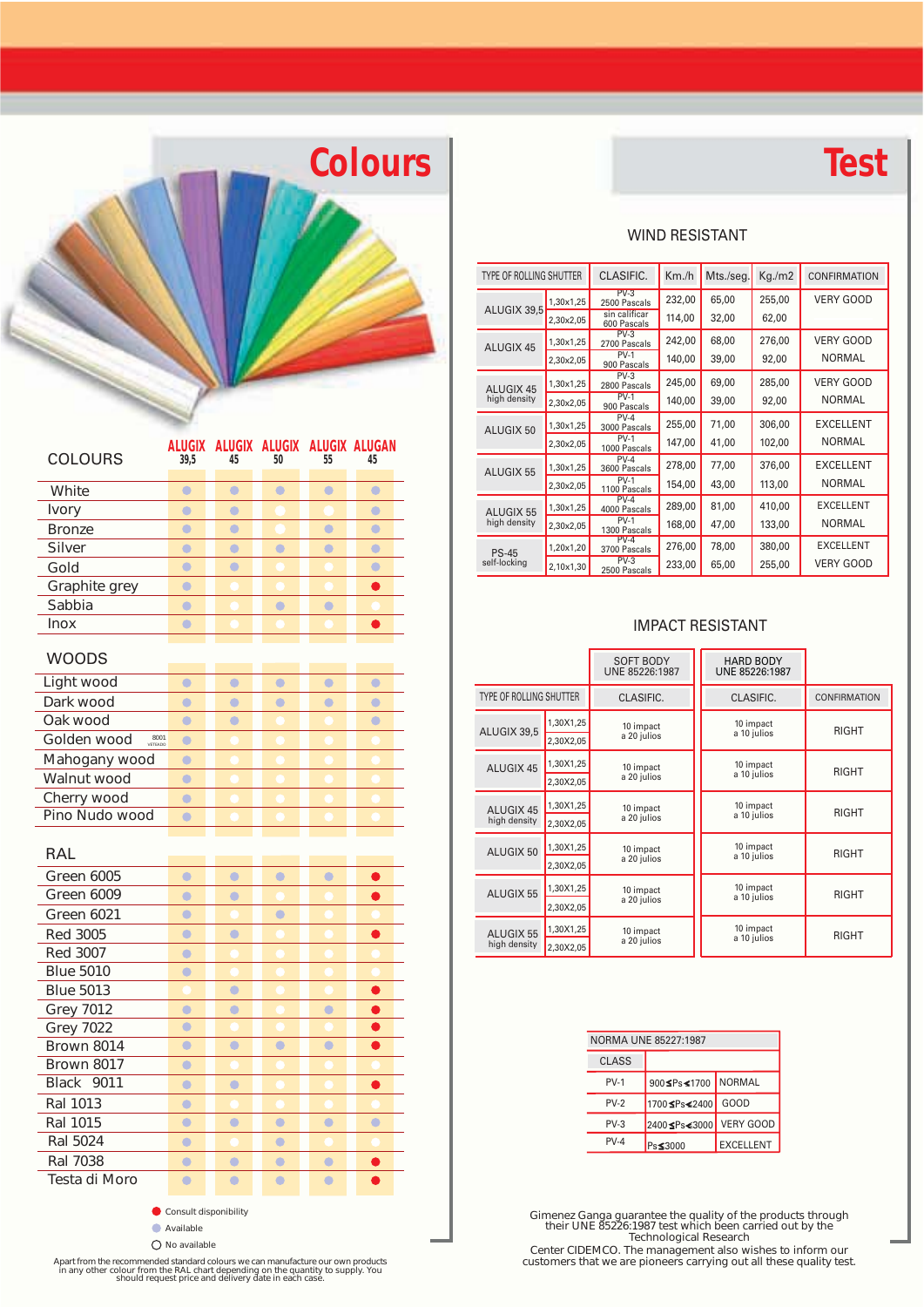# **Guides, Profiles and Aluminium E**

### **Profiled Guide V-25 with gum**

**ExtrudedGuide rail V-25 Ref.9182**



# **Guide rail H-25 Guide rail H-66**





#### **Guide rail UP-4 for Alugix-55**

#### **SUPERGuide V-55 for Alugix-55**



### **Security End-slat**

26

 $52$  $\rightarrow$ 

### **Interior security End-slat**

## **Exterior security End**

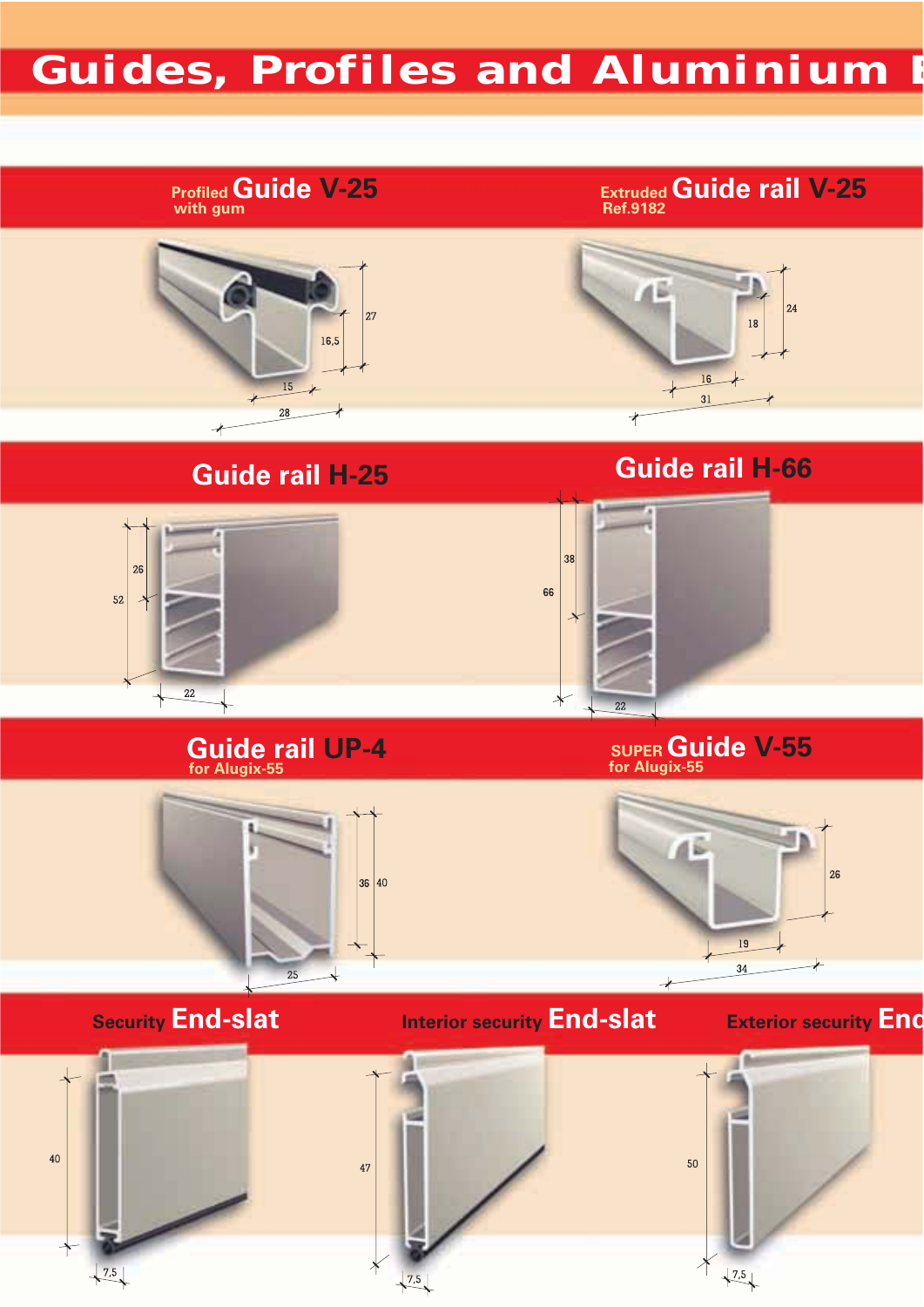# **End-slat**

#### **ExtrudedGuide rail V-25 Ref. 9178 Guide rail 1229 Guide rail UP-3,5**



## **Guide rail ZF-8 Guide rail ZF-14**





 $27,5$ 

## **Guide rail UPS- 6,5 for Alugix-55**

**Guide rail V-H for Alugix-55**